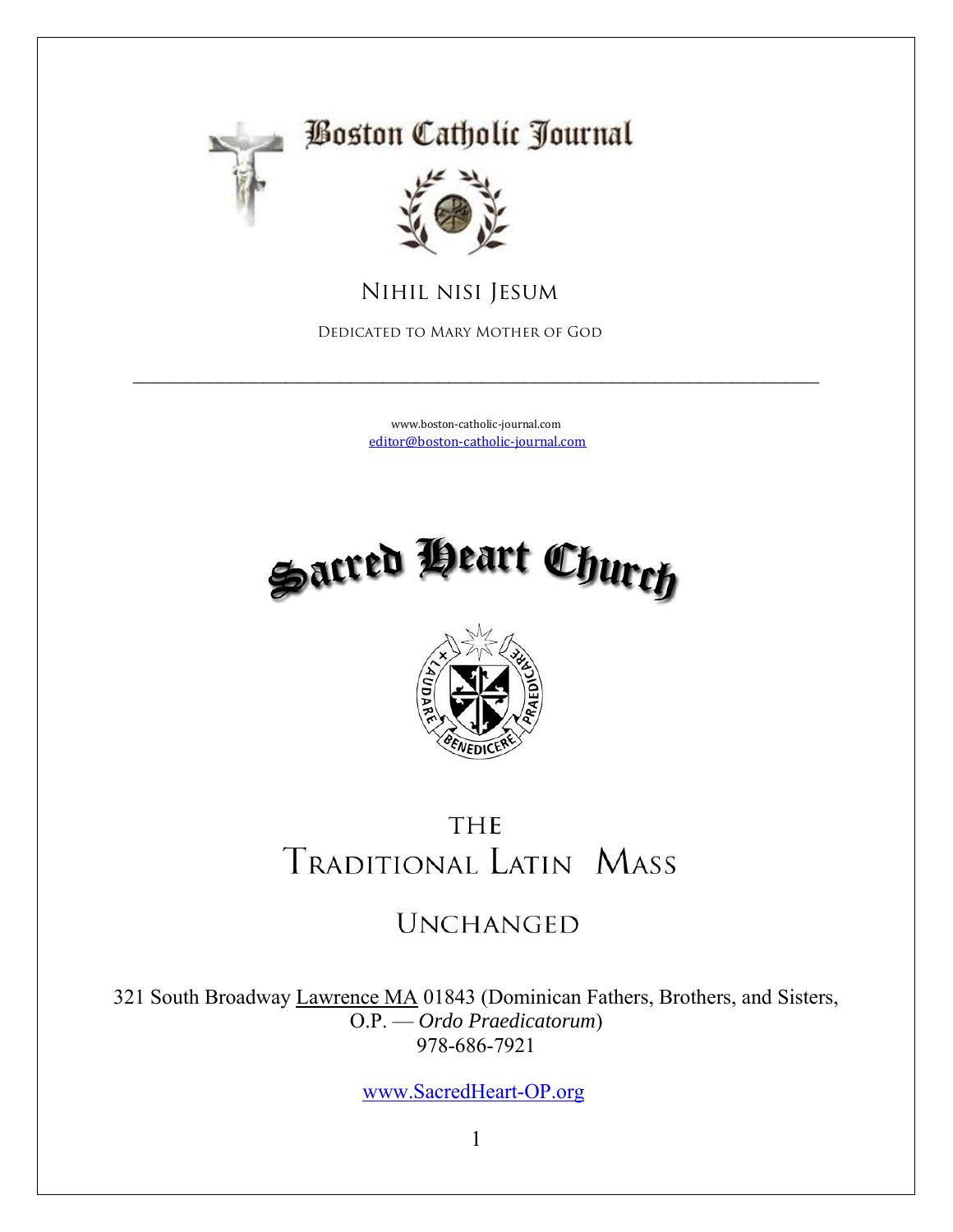**The Traditional Holy Sacrifice of the Mass — in Latin only**— is offered at Sacred Heart Traditional Catholic Church daily, weekends and Sunday (High Mass) 10 AM, and at 9AM on weekdays and Saturdays.

"We promote separation from the world, simply because if we live by the world we will lose our souls to the world."

I was struck by this statement. There was no guile in it, no equivocation — It was another way of saying, "For what shall it profit a man, if he gain the whole world, and suffer the loss of his soul?" (Saint Mark 8.36)

**Just twenty minutes north of the junction of I-93 and I-95** (128) you will encounter at **Sacred Heart** what you have found to be painfully absent virtually throughout the archdiocese of Boston since Vatican II: **SANCTITY.** 

The distinctive white tunic, or habit, and black scapular of the Dominicans are the first intimation that things at Sacred Heart are different from most parishes — and distinctly different from *Novus Ordo* parishes — the more one enters into the Church. Holy statuary, beautifully crafted, abounds. **There is a Communion Rail!** An **Altar** of marble (an *Altar* of Sacrifice!) majestically ascends to the Sanctuary — in place of the dreary wooden "*table* of the Lord" that became the pseudo-Catholic equivalent of Protestant disdain for the Sacraments ... and most especially "the Holy Eucharist as really and truly the Body, Blood, Soul, and Divinity of our Lord and Savior Jesus Christ." Only at an **Altar** does a real Sacrifice occur — at a "*table* of the Lord" things are shared and eaten as becoming any meal: the bread is simply bread ... no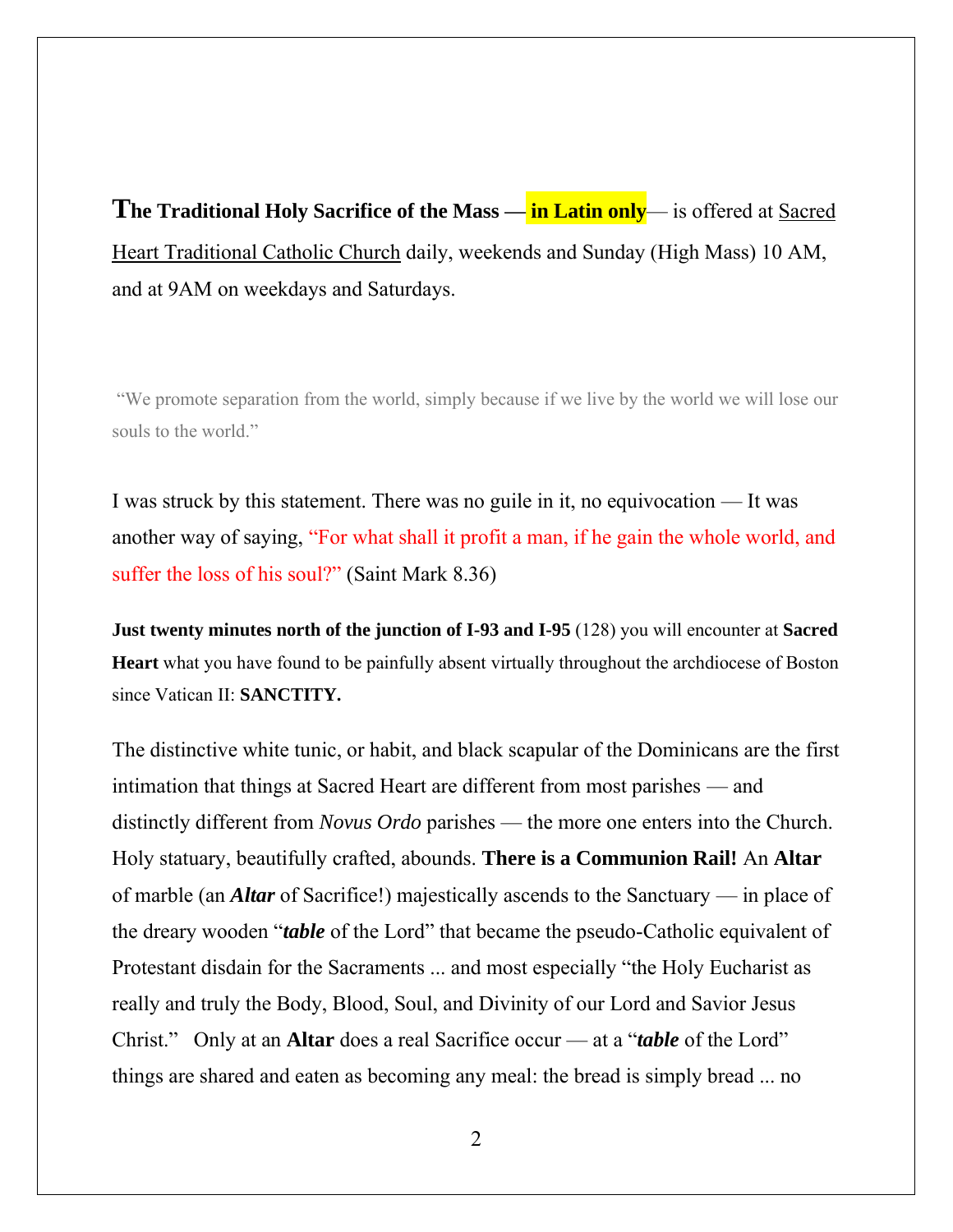more. The wine is just that: wine ... nothing more. A commemoration takes place but not a sacrifice! Christ is no more in the bread and wine than He is in the table and the pews. The *Real Presence* becomes a blasphemous *Absence*. The alchemy of Ecumenism can only change so much ... Stained glass — the art-work of centuries that made them inimitable and emblematic of our holy Catholic Faith. Real stained glass! Not the cheap imposter that became prevalent with lines and angles of pale, incongruous colors that came to fill newly minted Bauhaus church buildings — and which made them even *more* strikingly Protestant in appearance. It was Modern Art — and every bit as trite and ugly. It was essentially *matter* without distinguishable *form* — anything and nothing.

The most striking surprise — is the people. They are meticulously attired. They have dressed to meet the King of Kings. Children to less than adults, the young no less than the old. Mantillas (elegant lacey head coverings) adorn little girls and matrons alike; the young women are modest — beautifully so. Men and women must observe a very strict dress code. Remember "Sunday Best"? Men and young boys suit up. Women are encouraged to holy modesty: no hemlines above knee, no bare shoulders, no plunging necklines, no dresses with slits beyond the knee, head-covering required (mantillas are provided if needed).

And it is quiet! No discussions are taking place. People are praying, and other people are respectful of the silence that seems to waft to Heaven itself on pale incense borne by unseen Angels — to the Throne of God.

Would you *really* meet the President of the United States or the Queen of England in your gym clothes or a hoodie if you knew that you were going to meet them? Absolutely not! But alas, for sorrow, we accord Jesus Christ Himself less respect than we lavish upon petty political functionaries and figures who only covet our votes and otherwise care nothing for us. We have become accustomed to such an